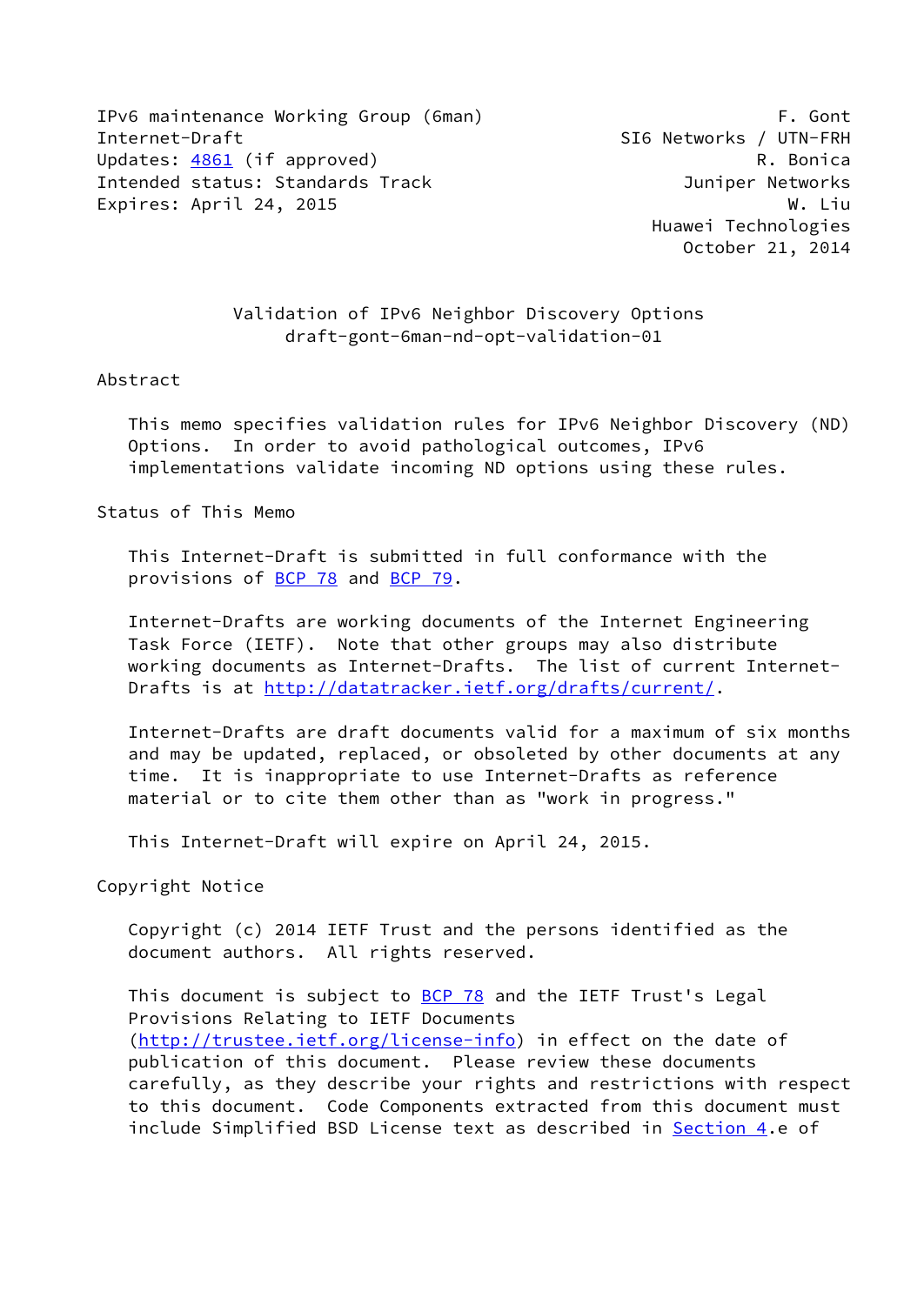Gont, et al. Expires April 24, 2015 [Page 1]

<span id="page-1-1"></span>

| Internet-Draft | Validation of ND options |  |  | October 2014 |  |
|----------------|--------------------------|--|--|--------------|--|
|----------------|--------------------------|--|--|--------------|--|

 the Trust Legal Provisions and are provided without warranty as described in the Simplified BSD License.

Table of Contents

| $\perp$ .        |                                                                 | $\overline{2}$ |
|------------------|-----------------------------------------------------------------|----------------|
| 2.               |                                                                 | $\overline{3}$ |
| 3.               |                                                                 | $\overline{3}$ |
| $\overline{4}$ . | The Source Link-Layer Address (SLLA) Option $\dots \dots \dots$ | $\overline{4}$ |
| 5.               | The Target Link-Layer Address (TLLA) Option $\ldots$            | $\overline{5}$ |
| 6.               |                                                                 | $\overline{5}$ |
| 7.               | The Redirected Header Option                                    | $\overline{1}$ |
| 8.               |                                                                 | $\overline{1}$ |
| 9.               | The Route Information Option                                    | $\frac{8}{2}$  |
| 10.              | The Recursive DNS Server (RDNSS) Option                         | $\overline{9}$ |
| 11.              | The DNS Search List (DNSSL) Option $\cdots$                     | 10             |
| 12.              |                                                                 | 11             |
|                  |                                                                 | 11             |
|                  |                                                                 | 12             |
|                  |                                                                 | 12             |
|                  | 15.1.                                                           | 12             |
|                  | 15.2. Informative References                                    | 12             |
|                  | Mapping an IPv6 Address to a Local Router's Own<br>Appendix A.  |                |
|                  | Link-layer Address                                              | 13             |
|                  | Appendix B. Mapping a Unicast IPv6 Address to A Broadcast Link- |                |
|                  |                                                                 | <u> 14</u>     |
|                  |                                                                 | 15             |
|                  |                                                                 |                |

# <span id="page-1-0"></span>[1](#page-1-0). Introduction

IPv6 [\[RFC2460](https://datatracker.ietf.org/doc/pdf/rfc2460)] nodes use Neighbor Discovery (ND) [\[RFC4861](https://datatracker.ietf.org/doc/pdf/rfc4861)] to discover their neighbors and to learn their neighbors' link-layer addresses. IPv6 hosts also use ND to find neighboring routers that can forward packets on their behalf. Finally, IPv6 nodes use ND to verify neighbor reachability, and to detect link-layer address changes.

ND defines the following ICMPv6 [\[RFC4443](https://datatracker.ietf.org/doc/pdf/rfc4443)] messages:

- o Router Solicitation (RS)
- o Router Advertisement (RA)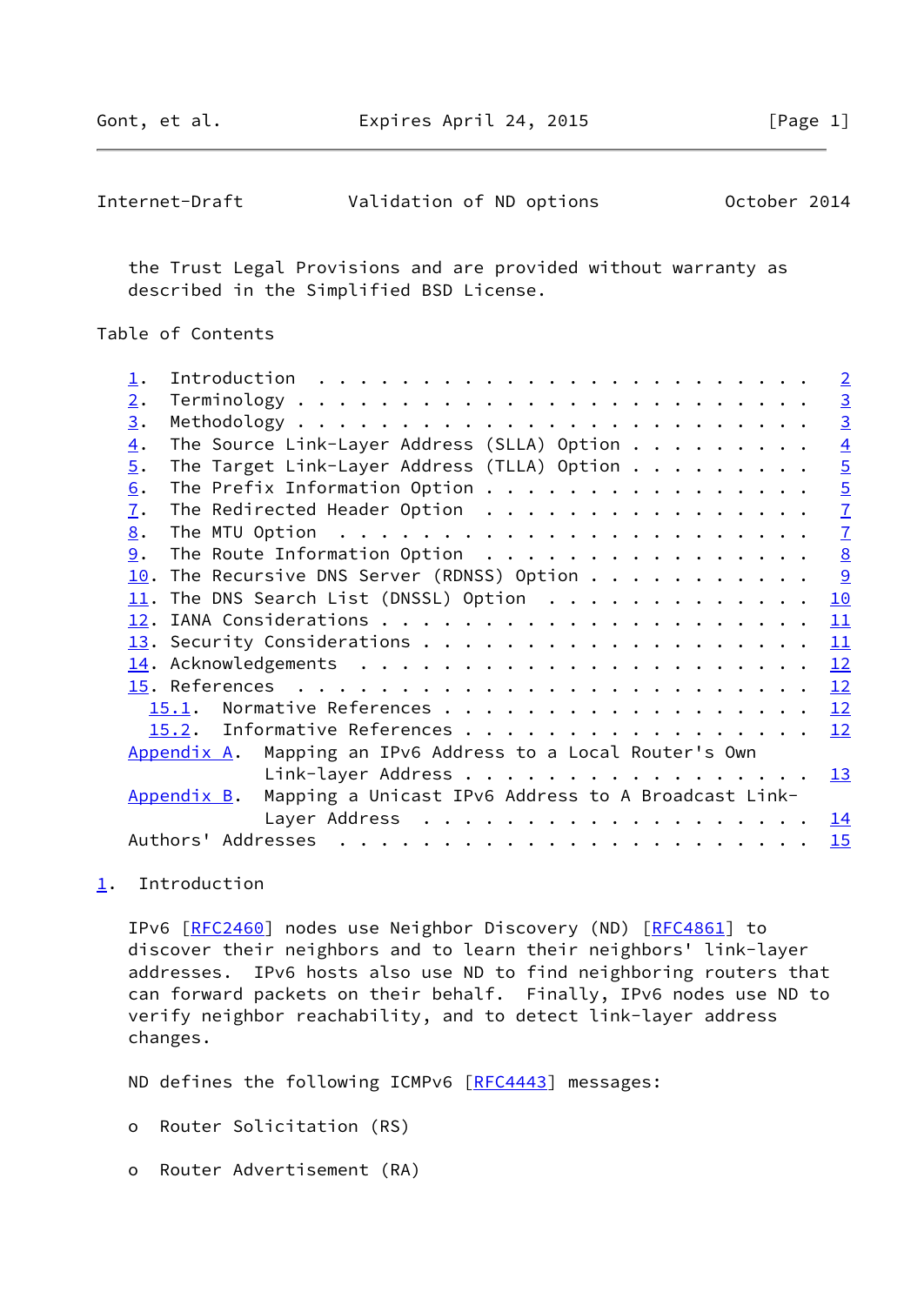- o Neighbor Solicitation (NS)
- o Neighbor Advertisement (NA)
- o Redirect

| Gont, et al. | Expires April 24, 2015 | [Page 2] |
|--------------|------------------------|----------|
|--------------|------------------------|----------|

<span id="page-2-1"></span>Internet-Draft Validation of ND options October 2014

 ND messages can include options that convey additional information. Currently, the following ND options are specified:

- o Source link-layer address(SLLA) [[RFC4861\]](https://datatracker.ietf.org/doc/pdf/rfc4861)
- o Target link-layer address (TLLA) [\[RFC4861](https://datatracker.ietf.org/doc/pdf/rfc4861)]
- o Prefix information [[RFC4861](https://datatracker.ietf.org/doc/pdf/rfc4861)]
- o Redirected header [\[RFC4861](https://datatracker.ietf.org/doc/pdf/rfc4861)]
- o MTU [\[RFC4861](https://datatracker.ietf.org/doc/pdf/rfc4861)]
- o Route Information [\[RFC4191](https://datatracker.ietf.org/doc/pdf/rfc4191)]
- o Recursive DNS Server (RDNSS) [\[RFC6106](https://datatracker.ietf.org/doc/pdf/rfc6106)]
- o DNS Search List (DNSSL) [[RFC6106\]](https://datatracker.ietf.org/doc/pdf/rfc6106)

 This memo specifies validation rules for the ND options mentioned above. In order to avoid pathological outcomes (such as [\[FreeBSD-rtsold](#page-13-3)]), IPv6 implementations validate incoming ND options using these rules.

<span id="page-2-0"></span>[2](#page-2-0). Terminology

 The key words "MUST", "MUST NOT", "REQUIRED", "SHALL", "SHALL NOT", "SHOULD", "SHOULD NOT", "RECOMMENDED", "MAY", and "OPTIONAL" in this document are to be interpreted as described in [RFC 2119 \[RFC2119](https://datatracker.ietf.org/doc/pdf/rfc2119)].

<span id="page-2-2"></span>[3](#page-2-2). Methodology

 [Section 4](#page-3-0) through [Section 11](#page-11-0) of this document define validation rules for ND options. These sections also specify actions that are to be taken when an implementation encounters an invalid option. Possible actions are: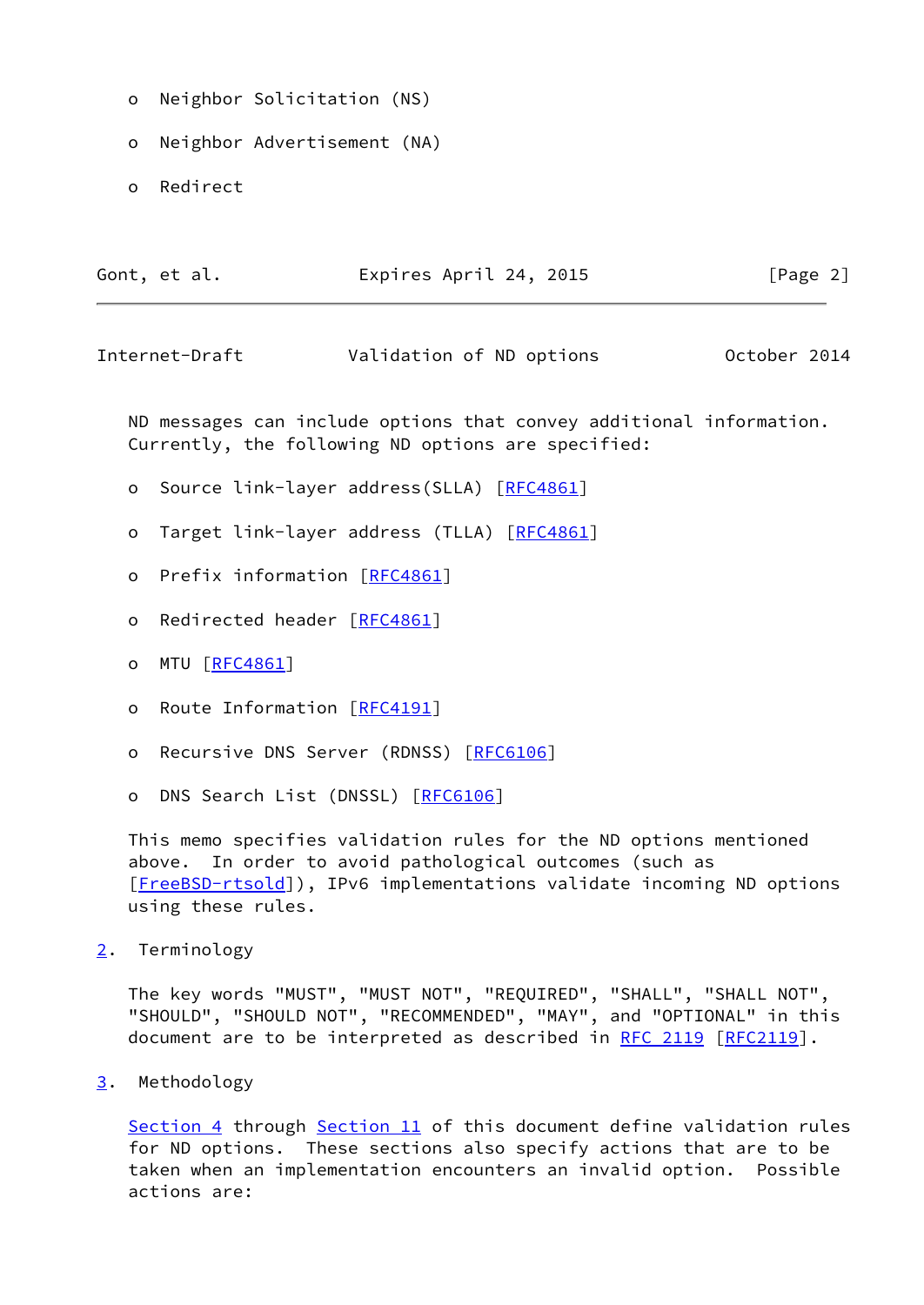- o The entire option MUST be ignored, However, the rest of the ND message MAY be processed.
- o The entire ND message MUST be ignored

 In the spirit of "being liberal in what you receive", the first action is always preferred. However, when an option length attribute is invalid, it is not possible to parse the rest of the ND message. In these cases, subsequent ND options should be ignored.

Gont, et al. Expires April 24, 2015 [Page 3]

<span id="page-3-1"></span>Internet-Draft Validation of ND options October 2014

<span id="page-3-0"></span>[4](#page-3-0). The Source Link-Layer Address (SLLA) Option

 NS, RS, and RA messages MAY contain an SLLA Option. If any other ND message contains an SLLA Option, the SLLA Option MUST be ignored. However, the rest of the ND message MAY be processed. (As per  $[RFC4861]$  $[RFC4861]$ .

Figure 1 illustrates the SLLA Option:

0 1 2 3 0 1 2 3 4 5 6 7 8 9 0 1 2 3 4 5 6 7 8 9 0 1 2 3 4 5 6 7 8 9 0 1 +-+-+-+-+-+-+-+-+-+-+-+-+-+-+-+-+-+-+-+-+-+-+-+-+-+-+-+-+-+-+-+-+ | Type | Length | Link-Layer Address ... +-+-+-+-+-+-+-+-+-+-+-+-+-+-+-+-+-+-+-+-+-+-+-+-+-+-+-+-+-+-+-+-+

Figure 1: Source Link-Layer Address Option

The Type field is set to 1.

 The Length field specifies the length of the option (including the Type and Length fields) in units of 8 octets. The Length field MUST be valid for the underlying link layer. For example, for IEEE 802 addresses the Length field MUST be 1 [\[RFC2464](https://datatracker.ietf.org/doc/pdf/rfc2464)]. If an incoming ND message does not pass this validation check, the entire ND message MUST be discarded.

 The Link-Layer Address field specifies the link-layer address of the packet's originator. It MUST NOT be any of the following: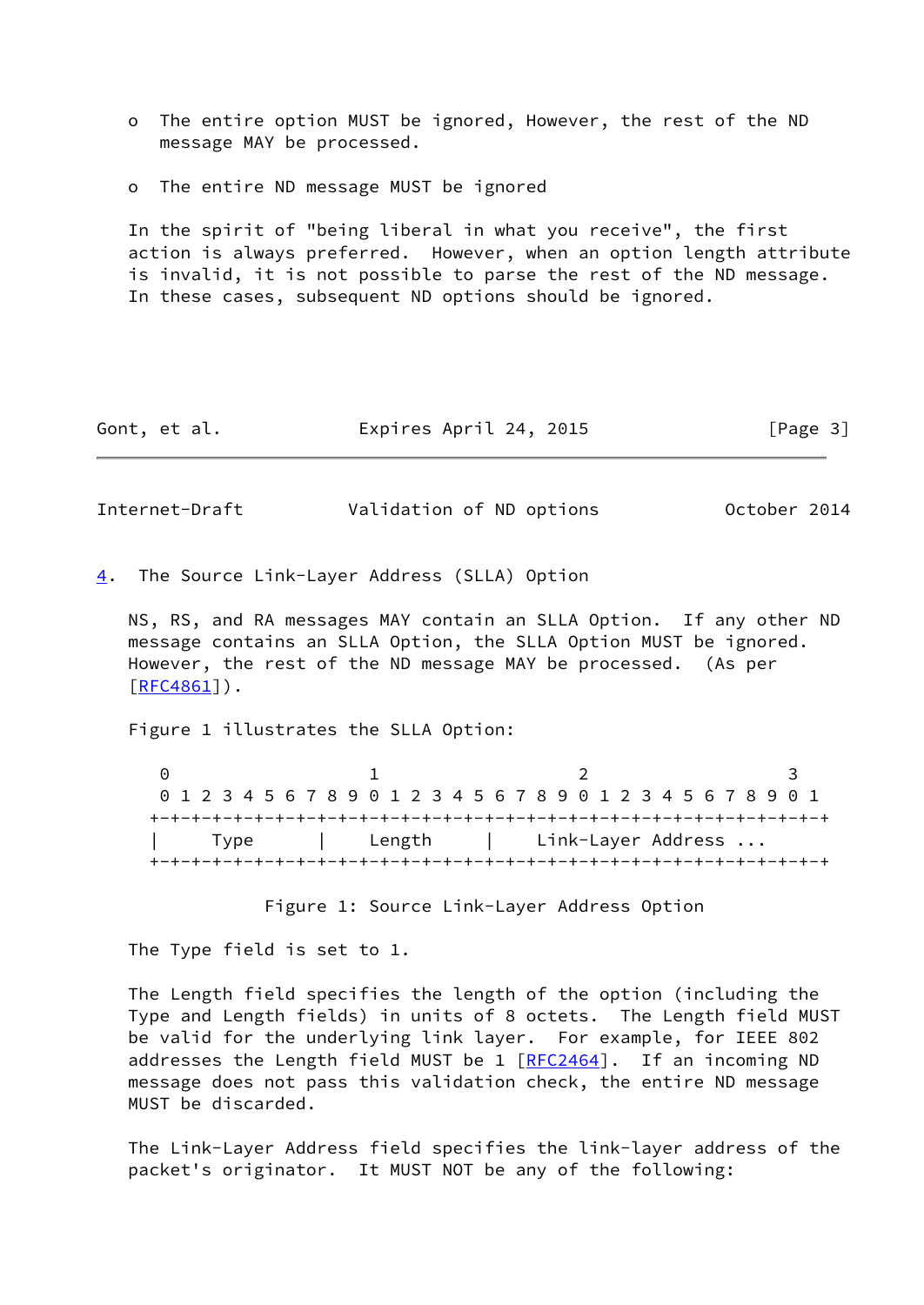- o a broadcast address (see [Appendix B](#page-14-0) for rationale)
- o a multicast address (see [Appendix B](#page-14-0) for rationale)
- o an address belonging to the receiving node (see [Appendix A](#page-13-1) for rationale)

 If an incoming ND message does not pass this validation check, the SLLA Option MUST be ignored. However, the rest of the ND message MAY be processed.

 An ND message that carries the SLLA Option MUST have a source address other than the unspecified address (0:0:0:0:0:0:0:0). If an incoming ND message does not pass this validation check, the SLLA Option MUST be ignored. However, the rest of the ND message MAY be processed. (As per [\[RFC4861](https://datatracker.ietf.org/doc/pdf/rfc4861)]).

| Gont, et al. | Expires April 24, 2015 | [Page 4] |
|--------------|------------------------|----------|
|--------------|------------------------|----------|

<span id="page-4-1"></span>Internet-Draft Validation of ND options October 2014

<span id="page-4-0"></span>[5](#page-4-0). The Target Link-Layer Address (TLLA) Option

 NA and Redirect messages MAY contain a TLLA Option. If any other ND message contains an TLLA Option, the TLLA Option MUST be ignored. However, the rest of the ND message MAY be processed. (As per [\[RFC4861](https://datatracker.ietf.org/doc/pdf/rfc4861)]).

Figure 2 illustrates the Target link-layer address:

0 1 2 3 0 1 2 3 4 5 6 7 8 9 0 1 2 3 4 5 6 7 8 9 0 1 2 3 4 5 6 7 8 9 0 1 +-+-+-+-+-+-+-+-+-+-+-+-+-+-+-+-+-+-+-+-+-+-+-+-+-+-+-+-+-+-+-+-+ | Type | Length | Link-Layer Address ... +-+-+-+-+-+-+-+-+-+-+-+-+-+-+-+-+-+-+-+-+-+-+-+-+-+-+-+-+-+-+-+-+

Figure 2: Target link-layer address option format

The Type field is set to 2.

 The Length field specifies the length of the option (including the Type and Length fields) in units of 8 octets. The Length field MUST be valid for the underlying link layer. For example, for IEEE 802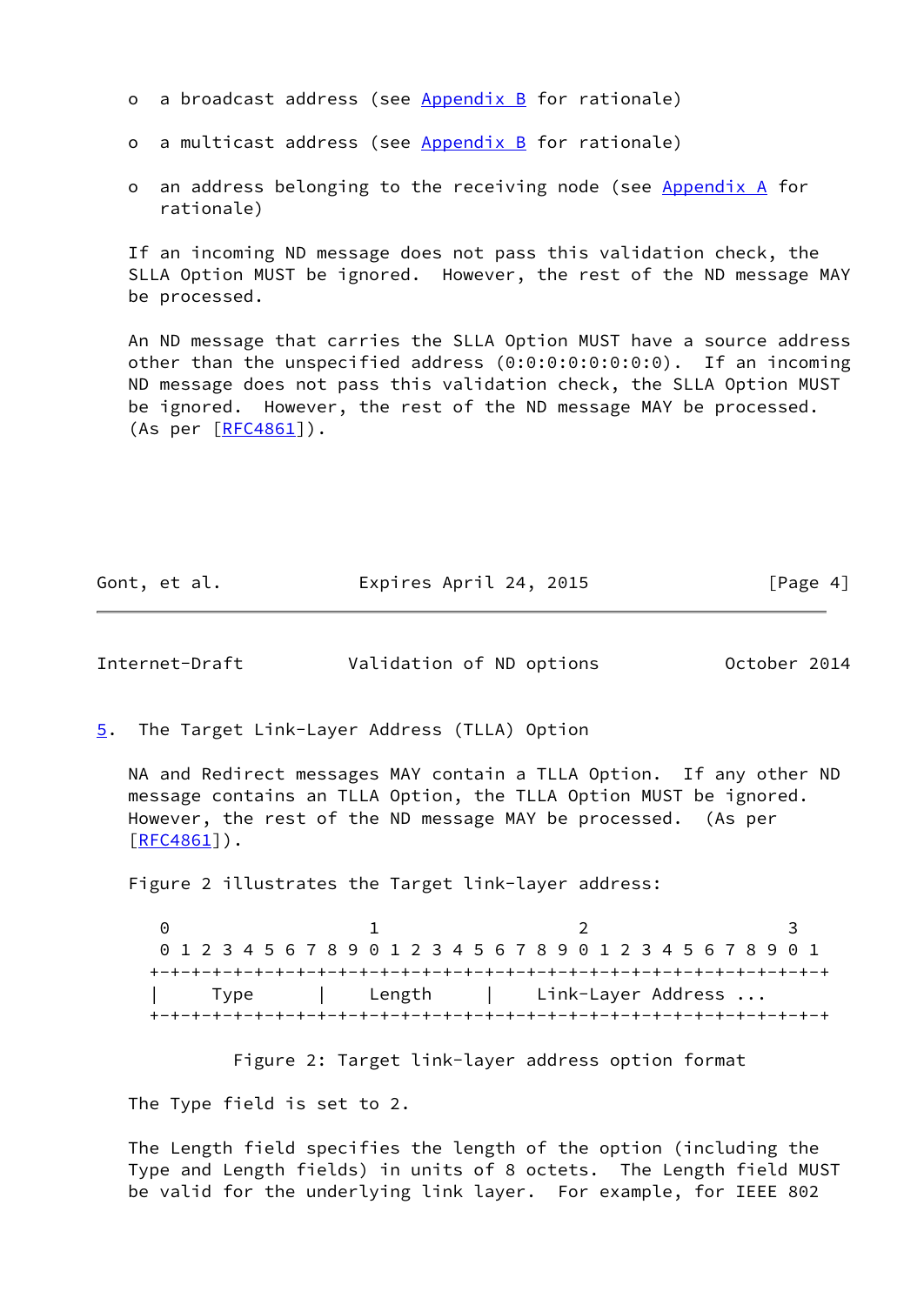addresses the Length field MUST be 1 [\[RFC2464](https://datatracker.ietf.org/doc/pdf/rfc2464)]. If an incoming ND message does not pass this validation check, the entire ND message MUST be discarded.

 An ND message that carries the TLLA option also includes a Target Address. The TLLA Option Link-Layer Address maps to the Target Address. The TLLA Option Link-Layer Address MUST NOT be any of the following:

- o a broadcast address (see [Appendix B](#page-14-0) for rationale)
- o a multicast address (see [Appendix B](#page-14-0) for rationale)
- o an address belonging to the receiving node (see [Appendix A](#page-13-1) for rationale)

 If an incoming ND message does not pass this validation check, the TLLA Option MUST be ignored. However, the rest of the ND message MAY be processed.

<span id="page-5-0"></span>[6](#page-5-0). The Prefix Information Option

 The RA message MAY contain a Prefix Information Option. If any other ND message contains an Prefix Information Option, the Prefix Information Option MUST be ignored. However, the rest of the ND message MAY be processed. (As per [[RFC4861\]](https://datatracker.ietf.org/doc/pdf/rfc4861)).

| Expires April 24, 2015<br>Gont, et al. | [Page 5] |
|----------------------------------------|----------|
|----------------------------------------|----------|

Internet-Draft Validation of ND options October 2014

Figure 3 illustrates the Prefix Information Option:

0 1 2 3 0 1 2 3 4 5 6 7 8 9 0 1 2 3 4 5 6 7 8 9 0 1 2 3 4 5 6 7 8 9 0 1 +-+-+-+-+-+-+-+-+-+-+-+-+-+-+-+-+-+-+-+-+-+-+-+-+-+-+-+-+-+-+-+-+ | Type | Length | Prefix Length |L|A|R|Reserved1| +-+-+-+-+-+-+-+-+-+-+-+-+-+-+-+-+-+-+-+-+-+-+-+-+-+-+-+-+-+-+-+-+ Valid Lifetime +-+-+-+-+-+-+-+-+-+-+-+-+-+-+-+-+-+-+-+-+-+-+-+-+-+-+-+-+-+-+-+-+ | Preferred Lifetime | +-+-+-+-+-+-+-+-+-+-+-+-+-+-+-+-+-+-+-+-+-+-+-+-+-+-+-+-+-+-+-+-+ Reserved2 +-+-+-+-+-+-+-+-+-+-+-+-+-+-+-+-+-+-+-+-+-+-+-+-+-+-+-+-+-+-+-+-+ | |  $+$  +  $+$  +  $+$  +  $+$  +  $+$  +  $+$  +  $+$  +  $+$  +  $+$  +  $+$  +  $+$  +  $+$  +  $+$  +  $+$  +  $+$  +  $+$  +  $+$  +  $+$  +  $+$  +  $+$  +  $+$  +  $+$  +  $+$  +  $+$  +  $+$  +  $+$  +  $+$  +  $+$  +  $+$  +  $+$  +  $+$  +  $+$  +  $+$  +  $+$  +  $+$  +  $+$  +  $+$  +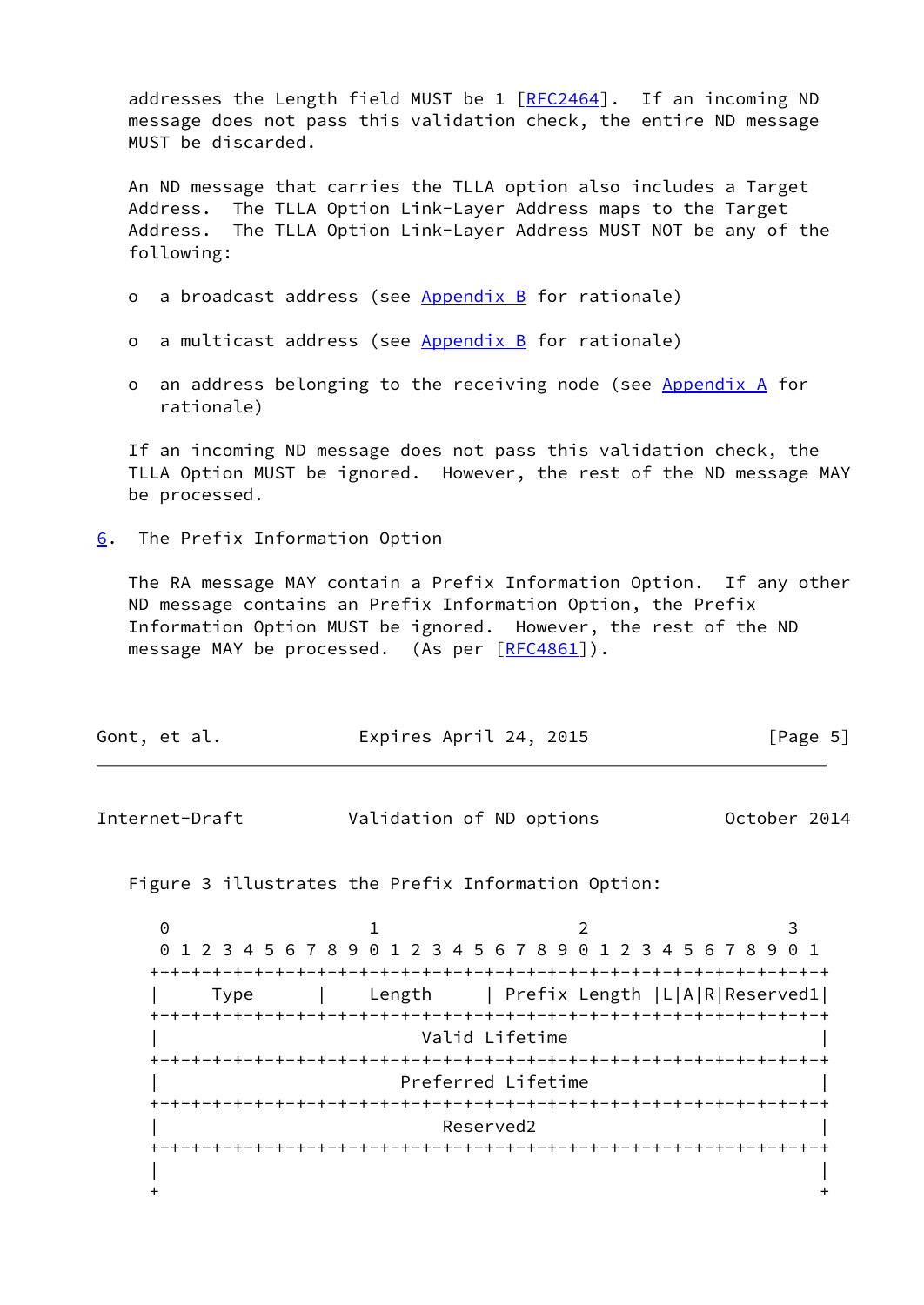|  | Prefix                                     |  |
|--|--------------------------------------------|--|
|  |                                            |  |
|  |                                            |  |
|  |                                            |  |
|  | .-+-+-+-+-+-+-+<br>.+-+-+-+-+-+-+-+-+-+-+- |  |

Figure 3: Prefix Information option format

The Type field is set to 3.

 The Length field MUST be set to 4. If an incoming ND message does not pass this validation check, the entire ND message MUST be discarded.

 As stated in [\[RFC4861](https://datatracker.ietf.org/doc/pdf/rfc4861)] the Preferred Lifetime MUST be less than or equal to the Valid Lifetime. If an incoming ND message does not pass this validation check, the Prefix Information Option MUST be ignored. However, the rest of the ND message MAY be processed.

 The Prefix Length contains the number of leading bits in the prefix that are to be considered valid. It MUST be greater than or equal to 0, and smaller than or equal to 128. If the field does not pass this check, the Prefix Information Option MUST be ignored. However, the rest of the ND message MAY be processed.

 The Prefix field MUST NOT contain a link-local or multicast prefix. If an incoming ND message does not pass this validation check, the Prefix Information Option MUST be ignored. However, the rest of the ND message MAY be processed.

| Gont, et al. | Expires April 24, 2015 | [Page 6] |
|--------------|------------------------|----------|
|              |                        |          |

<span id="page-6-1"></span>Internet-Draft Validation of ND options October 2014

### <span id="page-6-0"></span>[7](#page-6-0). The Redirected Header Option

 The Redirect message MAY contain a Redirect Header Option. If any other ND message contains an Redirect Header Option, the Redirect Header Option MUST be ignored. However, the rest of the ND message MAY be processed. (As per [[RFC4861\]](https://datatracker.ietf.org/doc/pdf/rfc4861)).

Figure 4 illustrates the Redirected Header option: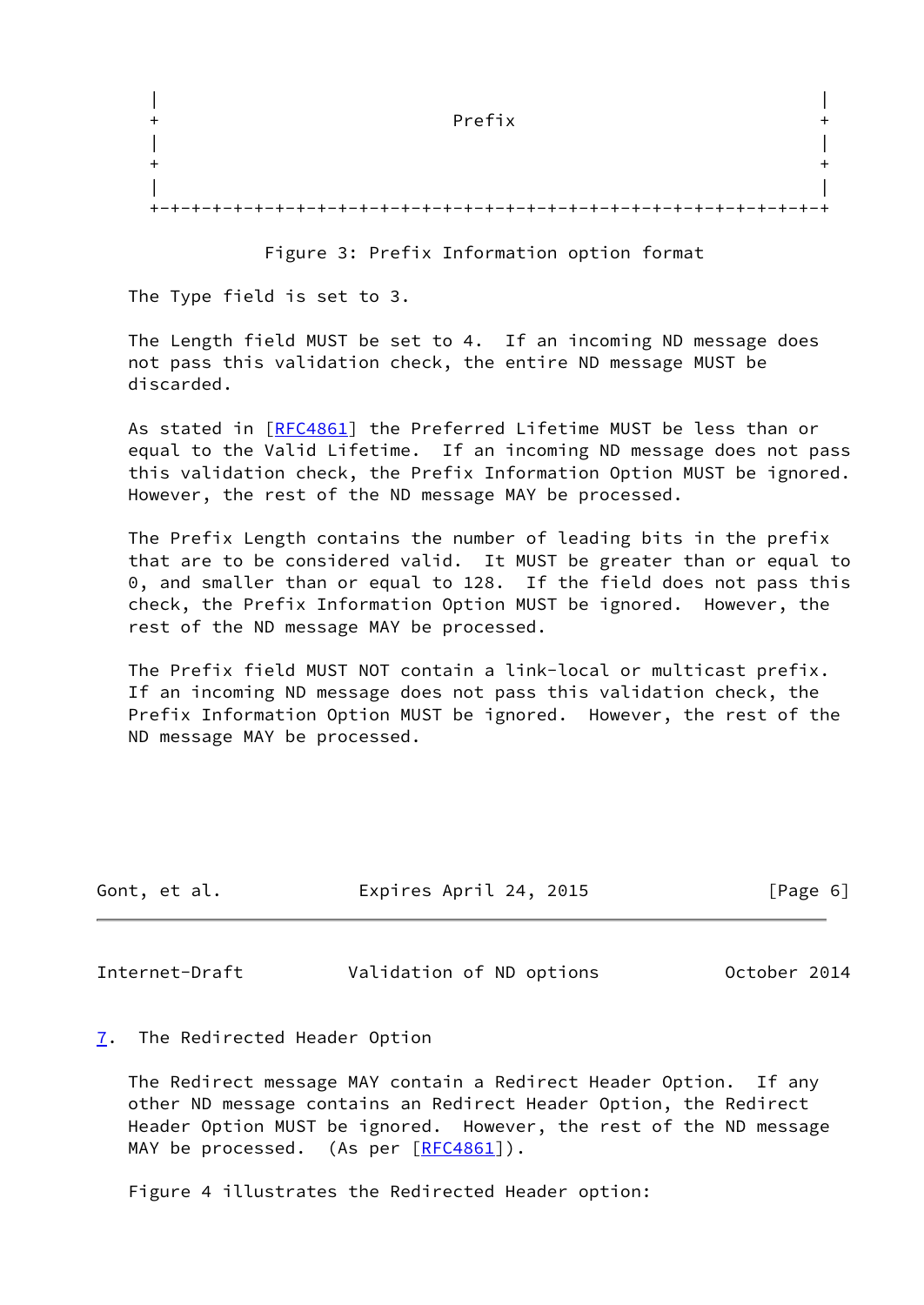0 1 2 3 0 1 2 3 4 5 6 7 8 9 0 1 2 3 4 5 6 7 8 9 0 1 2 3 4 5 6 7 8 9 0 1 +-+-+-+-+-+-+-+-+-+-+-+-+-+-+-+-+-+-+-+-+-+-+-+-+-+-+-+-+-+-+-+-+ Type | Length | Reserved +-+-+-+-+-+-+-+-+-+-+-+-+-+-+-+-+-+-+-+-+-+-+-+-+-+-+-+-+-+-+-+-+ | Reserved | +-+-+-+-+-+-+-+-+-+-+-+-+-+-+-+-+-+-+-+-+-+-+-+-+-+-+-+-+-+-+-+-+ | | IP header  $+$  data | | +-+-+-+-+-+-+-+-+-+-+-+-+-+-+-+-+-+-+-+-+-+-+-+-+-+-+-+-+-+-+-+-+



The Type field is 4.

 The Length field specifies the option size (including the Type and Length fields) in units of 8 octets. Its value MUST be greater than or equal to 6. If an incoming ND message does not pass this validation check, the entire ND message MUST be discarded.

 The value 6 was chosen to accommodate mandatory fields (8 octets) plus the base IPv6 header (40 octets).

<span id="page-7-0"></span>[8](#page-7-0). The MTU Option

 The RA message MAY contain an MTU Option. If any other ND message contains an MTU Option, the MTU Option MUST be ignored. However, the rest of the ND message MAY be processed. (As per [[RFC4861](https://datatracker.ietf.org/doc/pdf/rfc4861)]).

Figure 5 illustrates the MTU option:

<span id="page-7-1"></span>

| Expires April 24, 2015<br>Gont, et al. |                          | [Page 7]     |  |
|----------------------------------------|--------------------------|--------------|--|
| Internet-Draft                         | Validation of ND options | October 2014 |  |
| $\Theta$                               |                          |              |  |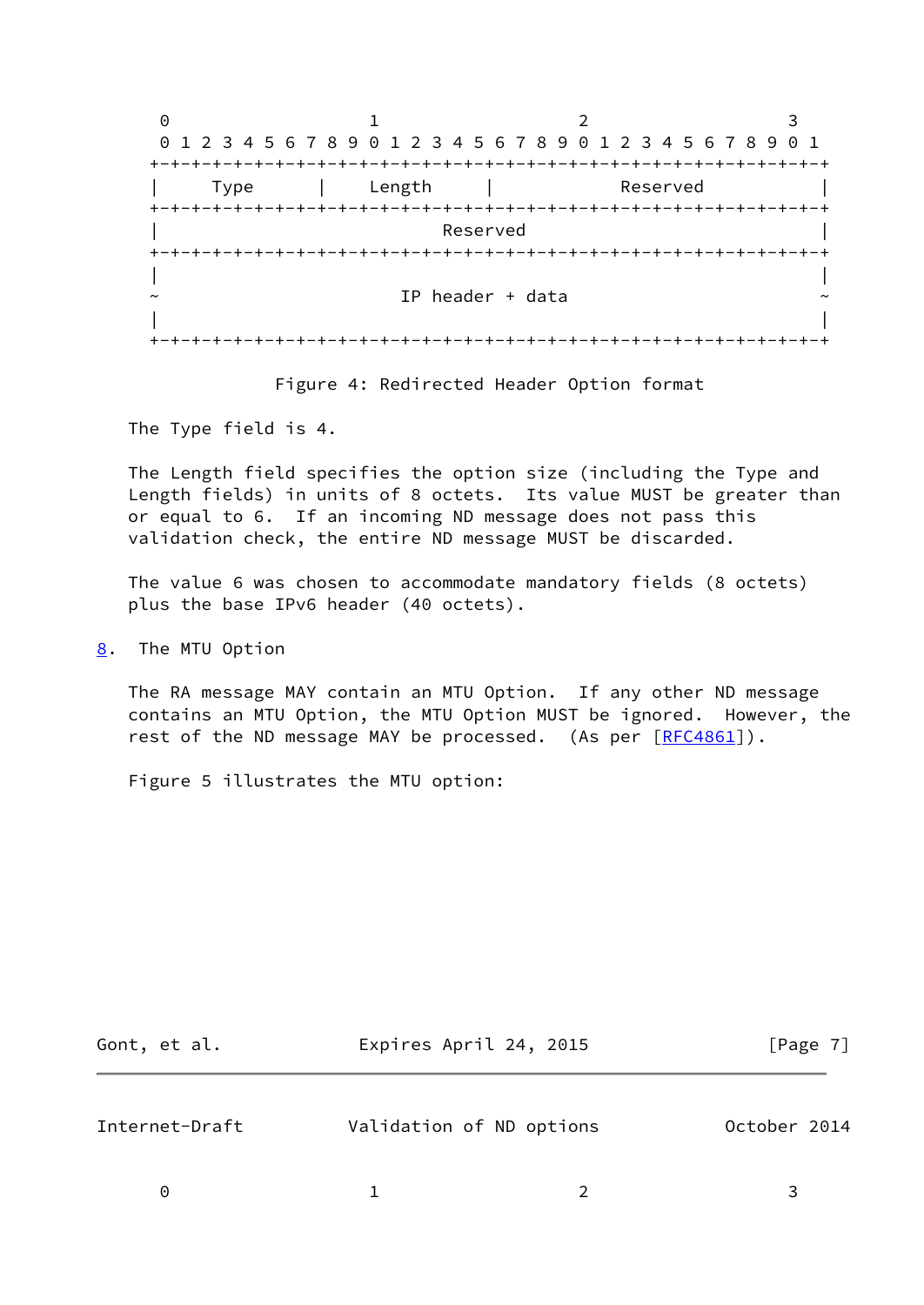|      | 0 1 2 3 4 5 6 7 8 9 0 1 2 3 4 5 6 7 8 9 0 1 2 3 4 5 6 7 8 9 0 1 |     |          |  |
|------|-----------------------------------------------------------------|-----|----------|--|
|      |                                                                 |     |          |  |
| Type | Length                                                          |     | Reserved |  |
|      |                                                                 |     |          |  |
|      |                                                                 | MTU |          |  |
|      |                                                                 |     |          |  |

Figure 5: MTU Option Format

The Type field identifies the kind of option and is set to 5.

 The Length field MUST BE set to 1 by the sender. If an incoming ND message does not pass this validation check, the entire ND message MUST be discarded.

 The MTU field is a 32-bit unsigned integer that specifies the MTU value that should be used for this link. [[RFC2460](https://datatracker.ietf.org/doc/pdf/rfc2460)] specifies that the minimum IPv6 MTU is 1280 octets. Therefore, the MTU MUST be greater than or equal to 1280. If an incoming ND message does not pass this validation check, the MTU Option MUST be ignored. However, the rest of the ND message MAY be processed.

 Additionally, the advertised MTU MUST NOT exceed the maximum MTU specified for the link-type (e.g.,  $[REC2464]$  for Ethernet networks). If an incoming ND message does not pass this validation check, the MTU Option MUST be ignored. However, the rest of the ND message MAY be processed.

<span id="page-8-0"></span>[9](#page-8-0). The Route Information Option

 The RA message MAY contain a Route Information Option. If any other ND message contains a Route Information Option, the Route Information Option MUST be ignored. However, the rest of the ND message MAY be processed.

Figure 6 illustrates Route Information option: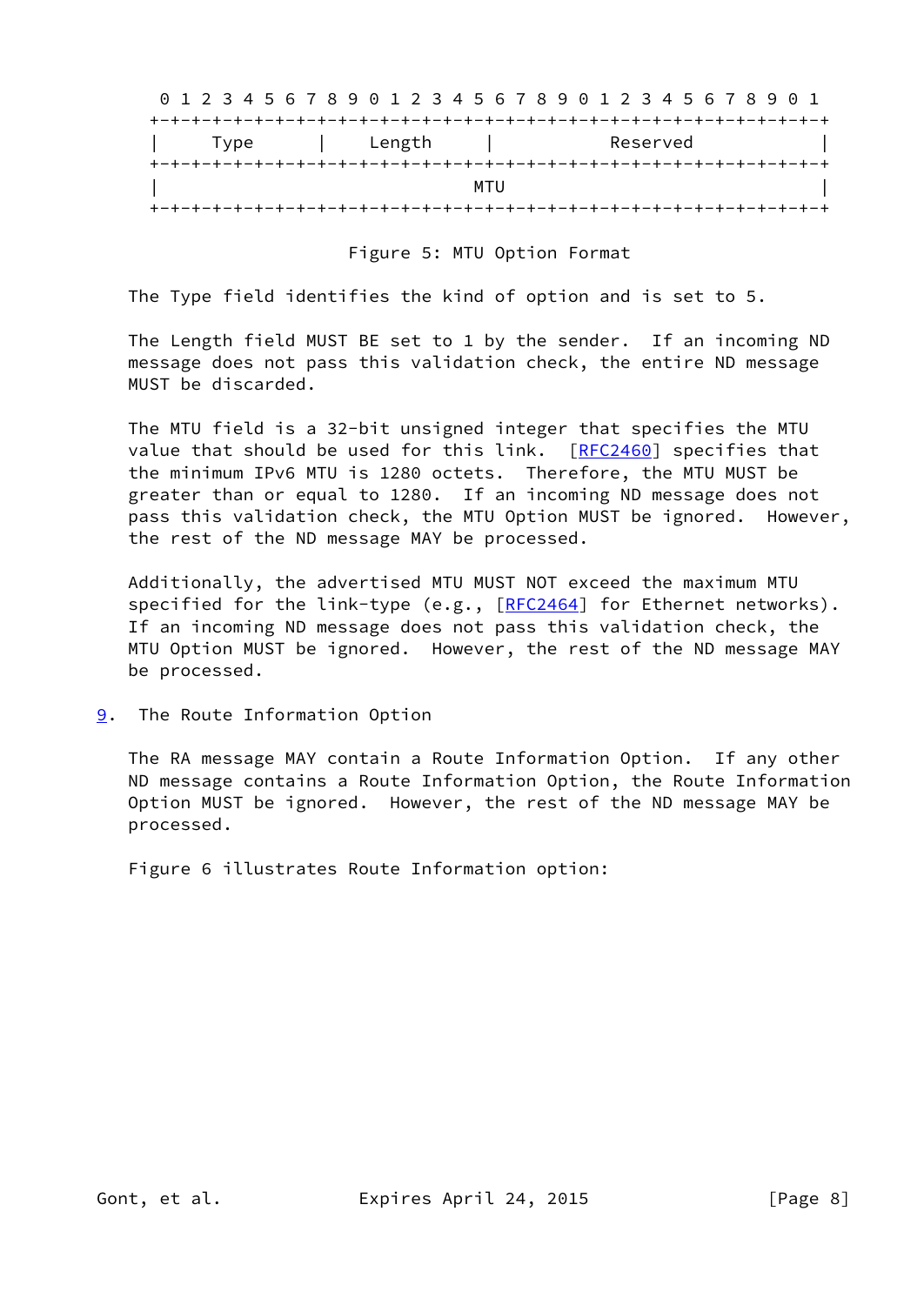<span id="page-9-1"></span>

Internet-Draft Validation of ND options October 2014

0 1 2 3 0 1 2 3 4 5 6 7 8 9 0 1 2 3 4 5 6 7 8 9 0 1 2 3 4 5 6 7 8 9 0 1 +-+-+-+-+-+-+-+-+-+-+-+-+-+-+-+-+-+-+-+-+-+-+-+-+-+-+-+-+-+-+-+-+ | Type | Length | Prefix Length |Resvd|Prf|Resvd| +-+-+-+-+-+-+-+-+-+-+-+-+-+-+-+-+-+-+-+-+-+-+-+-+-+-+-+-+-+-+-+-+ Route Lifetime +-+-+-+-+-+-+-+-+-+-+-+-+-+-+-+-+-+-+-+-+-+-+-+-+-+-+-+-+-+-+-+-+ Prefix (Variable Length) . . . . +-+-+-+-+-+-+-+-+-+-+-+-+-+-+-+-+-+-+-+-+-+-+-+-+-+-+-+-+-+-+-+-+

Figure 6: Route Information Option Format

The Type field is 24.

 The Length field contains the length of the option (including the Type and Length fields) in units of 8 octets. Its value MUST be at least 1 and at most 3. If an incoming ND message does not pass this validation check, the entire ND message MUST be discarded.

 The Prefix Length field indicates the number of significant bits in the Prefix field that are significant. Its value MUST be less than or equal to 128. If the field does not pass this check, the Route Information Option MUST be ignored.

 The Length field and the Prefix Length field are closely related, as the Length field constrains the possible values of the Prefix Length field. If the Prefix Length is equal to 0, the Length MUST be equal to 1. If the Prefix Length is greater than 0 and less than 65, the Length MUST be equal to 2. If the Prefix Length is greater than 65 and less than 129, the Length MUST be equal to 3. If an incoming ND message does not pass this validation check, the entire ND message MUST be discarded.

 The Prefix field MUST NOT contain a link-local unicast prefix (fe80::/10) or a link-local multicast prefix (e.g., ff02::0/64). If an incoming ND message does not pass this validation check, the Route Information Option MUST be ignored. However, the rest of the ND message MAY be processed.

<span id="page-9-0"></span>[10.](#page-9-0) The Recursive DNS Server (RDNSS) Option

 The RA message MAY contain a Recursive DNS Server (RDNSS) Option. If any other ND message contains an RDNSS Option, the RDNSS Option MUST be ignored. However, the rest of the ND message MAY be processed.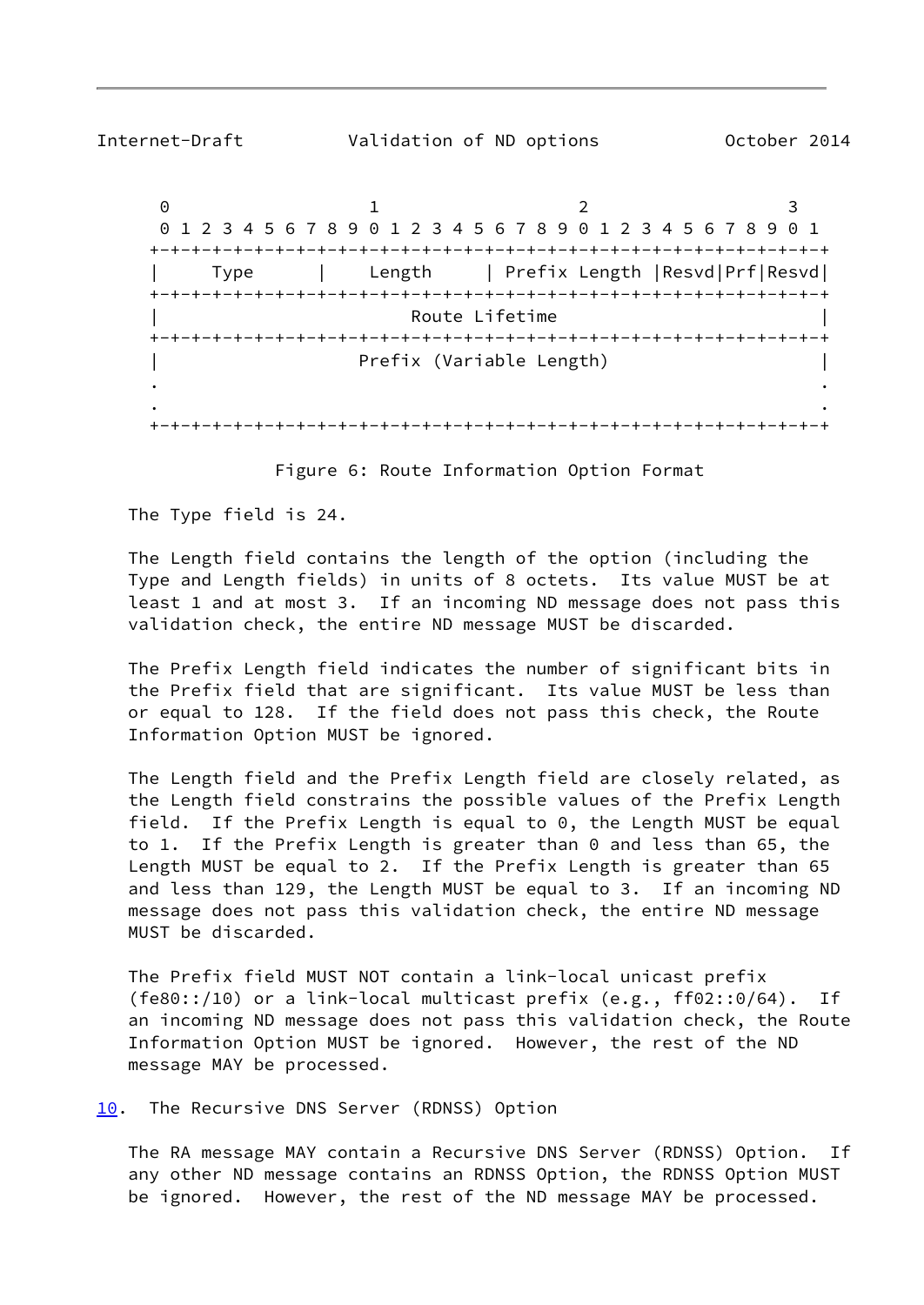Figure 7 illustrates the syntax of the RDNSS option:

| Gont, et al. | Expires April 24, 2015 | [Page 9] |
|--------------|------------------------|----------|
|--------------|------------------------|----------|

<span id="page-10-0"></span>

Figure 7: Recursive DNS Server Option Format

The Type field is 25.

 The Length field specifies the length of the option (including the Type and Length fields) in units of 8 octets. Its value MUST be greater than or equal to 3. Additionally the Length field MUST pass the following check:

 $(Length -1) % 2 == 0$ 

Figure 8

 If the option does not pass these validation checks, the entire ND message MUST be discarded.

 The Lifetime field specifies the maximum time in seconds that a node may use the IPv6 addresses included in the option for name resolution, with a value of 0 indicating that they can no longer be used. If the Lifetime field is not equal to 0, it MUST be at least 1800 (MinRtrAdvInterval) and at most 3600 (2\*MaxRtrAdvInterval). If the RDNSS option does does not pass this validation check, it MUST be ignored. However, the rest of the ND message MAY be processed.

 The RDNSS address list MUST NOT contain multicast addresses or the unspecified address. If an incoming ND message does not pass this validation check, the RDNSS Option MUST be ignored. However, the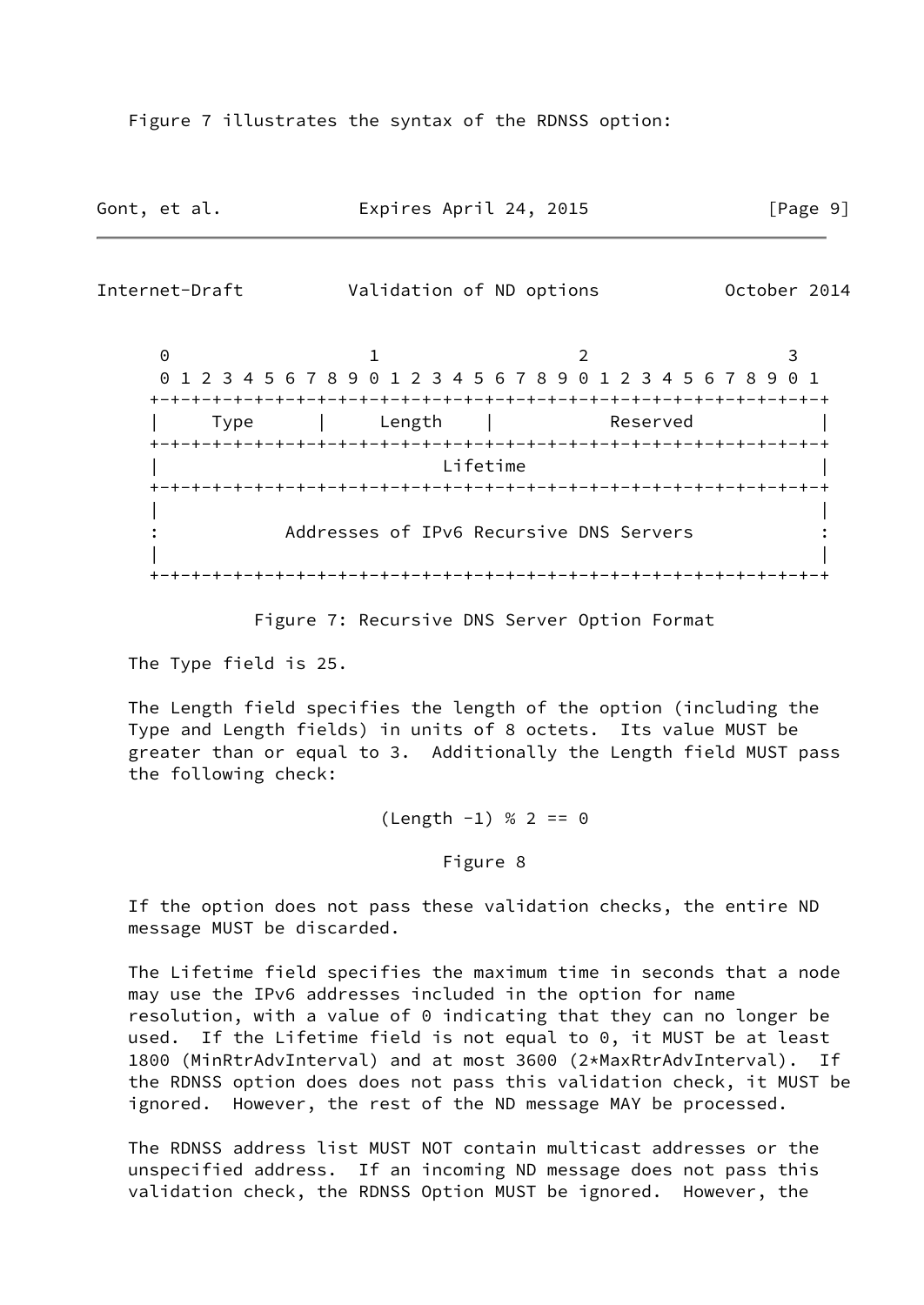rest of the ND message MAY be processed.

<span id="page-11-0"></span>[11.](#page-11-0) The DNS Search List (DNSSL) Option

 The RA message MAY contain a DNS Search List (DNSSL) Option. If any other ND message contains a DNSSL Option, the DNSSL Option MUST be ignored. However, the rest of the ND message MAY be processed.

Figure 9 illustrates the syntax of the DNSSL option:

| Gont, et al. | Expires April 24, 2015 | [Page 10] |
|--------------|------------------------|-----------|
|--------------|------------------------|-----------|

<span id="page-11-1"></span>Internet-Draft Validation of ND options October 2014

0 1 2 3 0 1 2 3 4 5 6 7 8 9 0 1 2 3 4 5 6 7 8 9 0 1 2 3 4 5 6 7 8 9 0 1 +-+-+-+-+-+-+-+-+-+-+-+-+-+-+-+-+-+-+-+-+-+-+-+-+-+-+-+-+-+-+-+-+ | Type | Length | Reserved | +-+-+-+-+-+-+-+-+-+-+-+-+-+-+-+-+-+-+-+-+-+-+-+-+-+-+-+-+-+-+-+-+ | Lifetime | +-+-+-+-+-+-+-+-+-+-+-+-+-+-+-+-+-+-+-+-+-+-+-+-+-+-+-+-+-+-+-+-+ | | Domain Names of DNS Search List | | +-+-+-+-+-+-+-+-+-+-+-+-+-+-+-+-+-+-+-+-+-+-+-+-+-+-+-+-+-+-+-+-+

Figure 9: DNS Search List Option Format

The Type field is 31.

 The Length field specifies the length of the option (including the Type and Length fields) in units of 8 octets. Its value MUST be greater than or equal to 2. If an incoming ND message does not pass these validation checks, the entire ND message MUST be discarded.

 The Lifetime field specifies the maximum time, in seconds (relative to the time the packet is sent), over which this DNSSL domain name may be used for name resolution, with a value of 0 indicating that it can no longer be used. If the Lifetime field is not equal to 0, it MUST be at least 1800 (MinRtrAdvInterval) and at most 3600 (2\*MaxRtrAdvInterval). If an incoming ND message does not pass this validation check, the DNSSL Option MUST be ignored. However, the rest of the ND message MAY be processed.

 The domain suffixes included in this option MUST be encoded with the simple encoding specified in **Section [3.1 of \[RFC1035\]](https://datatracker.ietf.org/doc/pdf/rfc1035#section-3.1)**. Therefore, if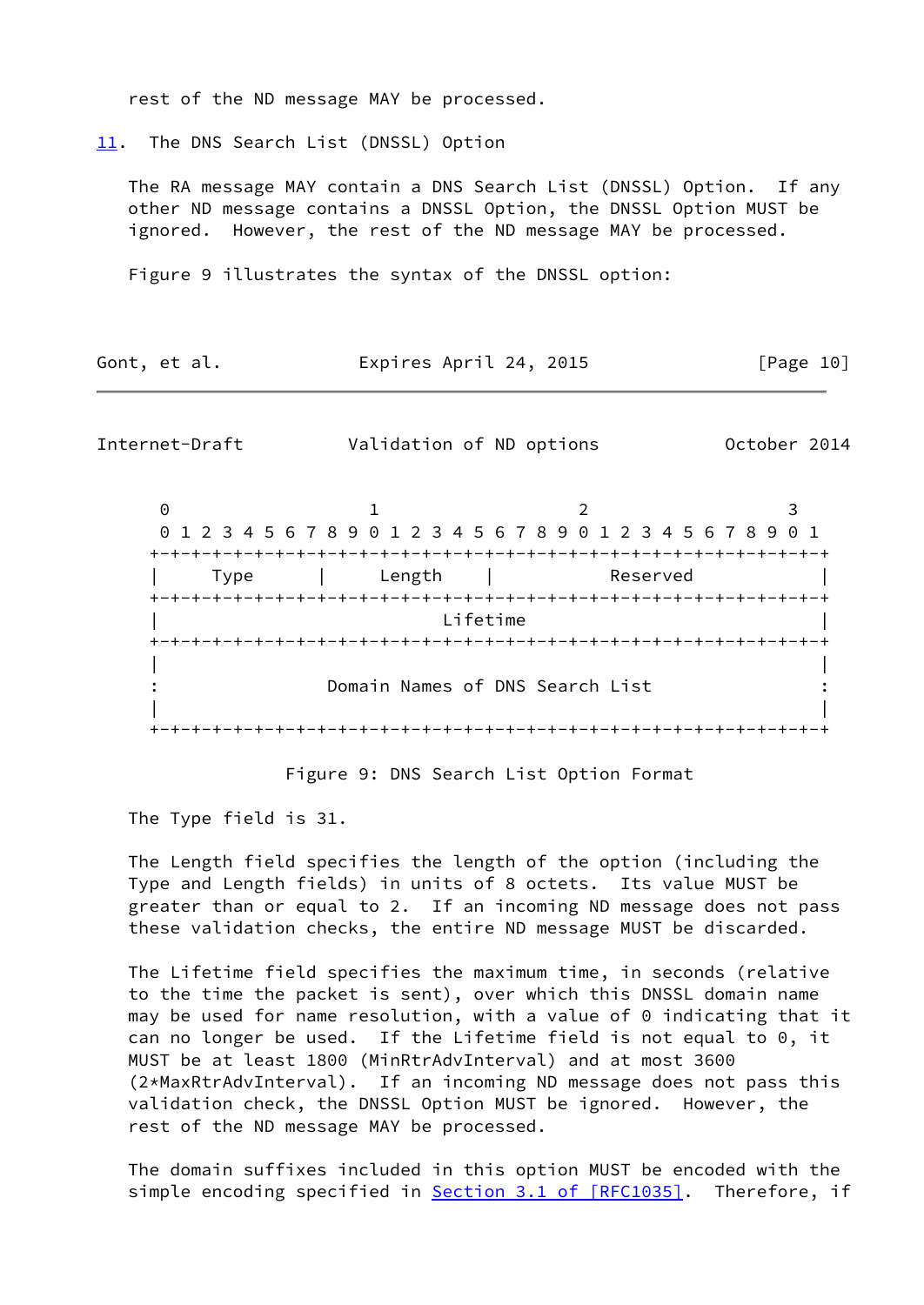any of the labels of a domain does not have the first two bits set to zero, the corresponding DNSSL option MUST be ignored.

<span id="page-12-0"></span>[12.](#page-12-0) IANA Considerations

 There are no IANA registries within this document. The RFC-Editor can remove this section before publication of this document as an RFC.

<span id="page-12-1"></span>[13.](#page-12-1) Security Considerations

 This document specifies sanity checks to be performed on Neighbor Discovery options. By enforcing the checks specified in this document, a number of pathological behaviors (including some leading to Denial of Service scenarios) are eliminated.

<span id="page-12-3"></span>

| Internet-Draft | Validation of ND options | October 2014 |
|----------------|--------------------------|--------------|
|----------------|--------------------------|--------------|

<span id="page-12-2"></span>[14.](#page-12-2) Acknowledgements

Thanks to Jinmei Tatuya for his careful review and comments.

#### <span id="page-12-4"></span>[15.](#page-12-4) References

<span id="page-12-5"></span>[15.1](#page-12-5). Normative References

- [RFC1035] Mockapetris, P., "Domain names implementation and specification", STD 13, [RFC 1035,](https://datatracker.ietf.org/doc/pdf/rfc1035) November 1987.
- [RFC2119] Bradner, S., "Key words for use in RFCs to Indicate Requirement Levels", [BCP 14](https://datatracker.ietf.org/doc/pdf/bcp14), [RFC 2119](https://datatracker.ietf.org/doc/pdf/rfc2119), March 1997.
- [RFC2464] Crawford, M., "Transmission of IPv6 Packets over Ethernet Networks", [RFC 2464](https://datatracker.ietf.org/doc/pdf/rfc2464), December 1998.
- [RFC4191] Draves, R. and D. Thaler, "Default Router Preferences and More-Specific Routes", [RFC 4191](https://datatracker.ietf.org/doc/pdf/rfc4191), November 2005.
- [RFC4861] Narten, T., Nordmark, E., Simpson, W., and H. Soliman, "Neighbor Discovery for IP version 6 (IPv6)", [RFC 4861](https://datatracker.ietf.org/doc/pdf/rfc4861), September 2007.

[RFC4443] Conta, A., Deering, S., and M. Gupta, "Internet Control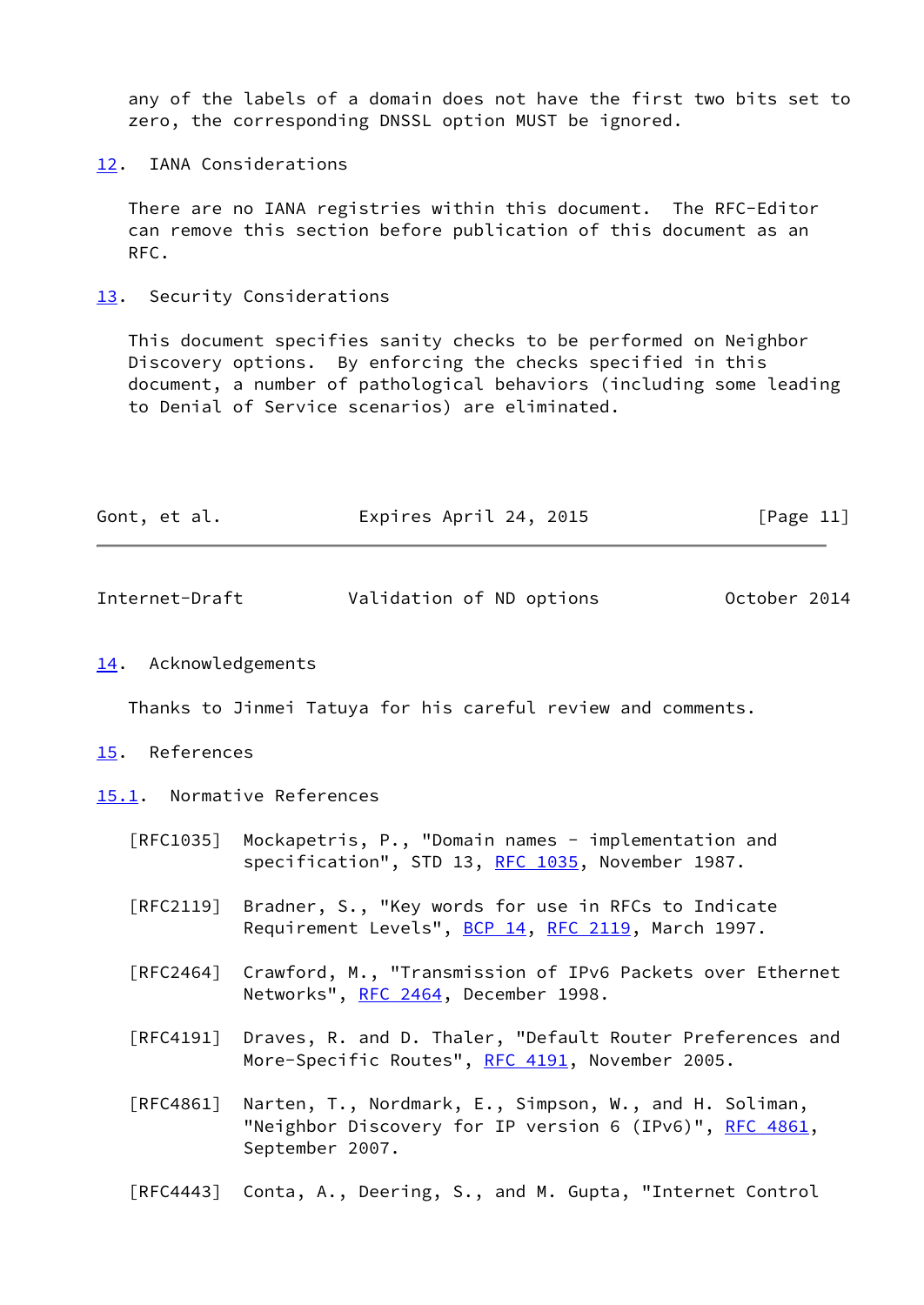Message Protocol (ICMPv6) for the Internet Protocol Version 6 (IPv6) Specification", [RFC 4443,](https://datatracker.ietf.org/doc/pdf/rfc4443) March 2006.

- [RFC2460] Deering, S. and R. Hinden, "Internet Protocol, Version 6 (IPv6) Specification", [RFC 2460](https://datatracker.ietf.org/doc/pdf/rfc2460), December 1998.
- [RFC6106] Jeong, J., Park, S., Beloeil, L., and S. Madanapalli, "IPv6 Router Advertisement Options for DNS Configuration", [RFC 6106,](https://datatracker.ietf.org/doc/pdf/rfc6106) November 2010.
- <span id="page-13-0"></span>[15.2](#page-13-0). Informative References

```
 [FreeBSD-rtsold]
FreeBSD, , "rtsold(8) remote buffer overflow
vulnerability", 2014,
<https://www.freebsd.org/security/advisories/FreeBSD-SA-
14:20.rtsold.asc>.
```

```
Gont, et al. Expires April 24, 2015 [Page 12]
```
<span id="page-13-2"></span>Internet-Draft Validation of ND options October 2014

<span id="page-13-1"></span>[Appendix A.](#page-13-1) Mapping an IPv6 Address to a Local Router's Own Link-layer Address



Figure 10: Unicast Forwarding Loop

 In Figure 10, an off-net attacker sends Router A a crafted ND message. The ND message contains the following: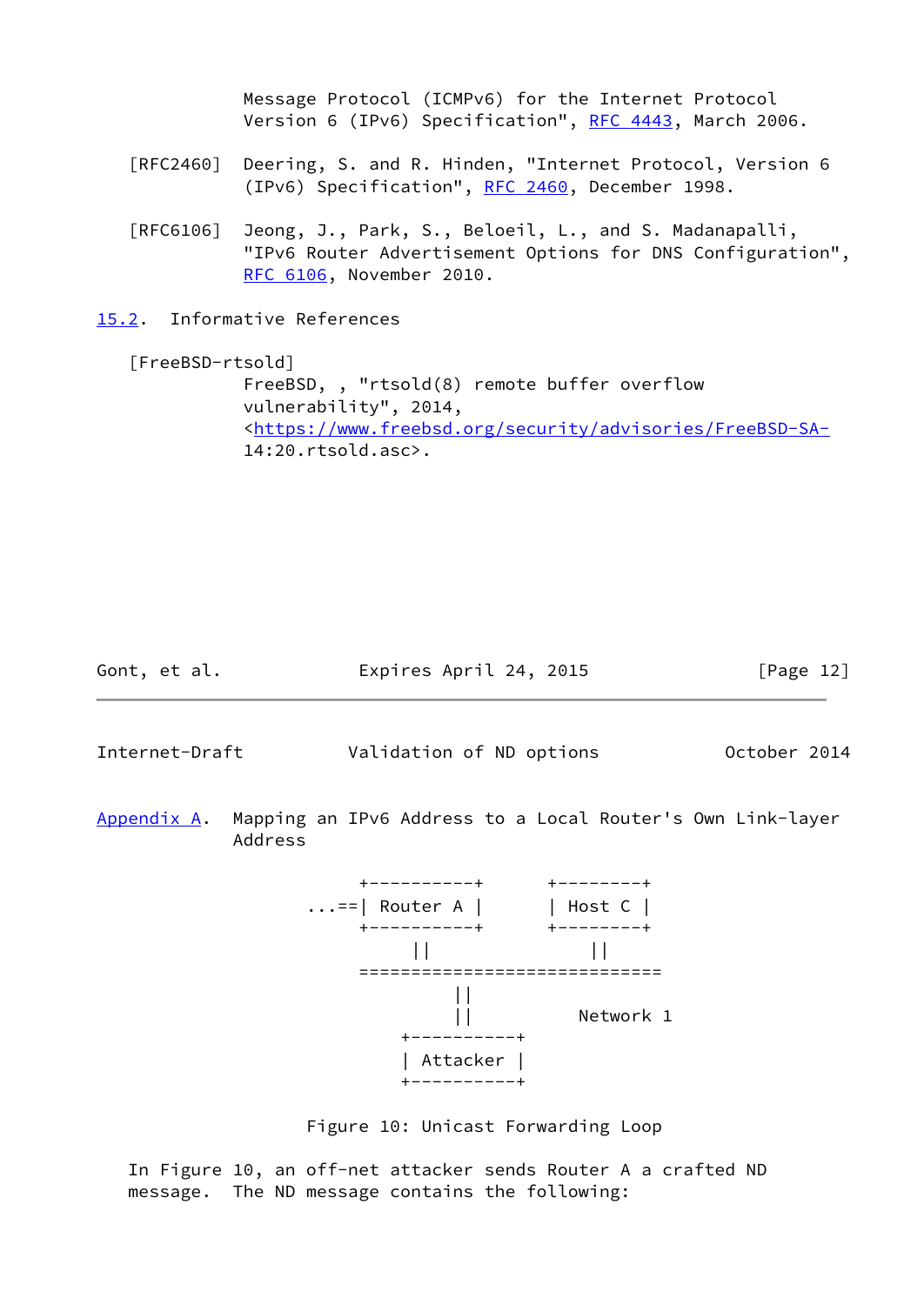- o A Target Address, set the IPv6 address of Host C
- o A TLLA Option, set to link-layer address of Router A's interface to Network 1

 The ND message causes Router A to map Host C's IPv6 address to the link layer address of its own interface to Network 1. This sets up the scenario for a subsequent attack.

 A packet is sent to Router A with the IPv6 Destination Address of Host C. Router A forwards the packet on Network 1, specifying its own Network 1 interface as the link-layer destination. Because Router A specified itself as the link layer destination, Router A receives the packet and forwards it again. This process repeats until the IPv6 Hop Limit is decremented to 0 (and hence the packet is discarded). In this scenario, the amplification factor is equal to the Hop Limit minus one.

 An attacker can realize this attack by sending either of the following:

- o An ND message whose SLLA maps an IPv6 address to the link layer address of the victim router's (Router A's in our case) interface to the local network (Network 1 in our case)
- o An ND message whose TLLA maps an IPv6 address to the link layer address of the victim router's (Router A's in our case) interface to the local network (Network 1 in our case)

| Gont, et al. | Expires April 24, 2015 | [Page 13] |
|--------------|------------------------|-----------|
|              |                        |           |

<span id="page-14-1"></span>Internet-Draft Validation of ND options October 2014

<span id="page-14-0"></span>[Appendix B.](#page-14-0) Mapping a Unicast IPv6 Address to A Broadcast Link-Layer Address

 +----------+ +--------+ +----------+ |<br>| Router A | | | Host C | +----------+ +--------+ +----------+  $||$   $||$  ================================================= || || +----------+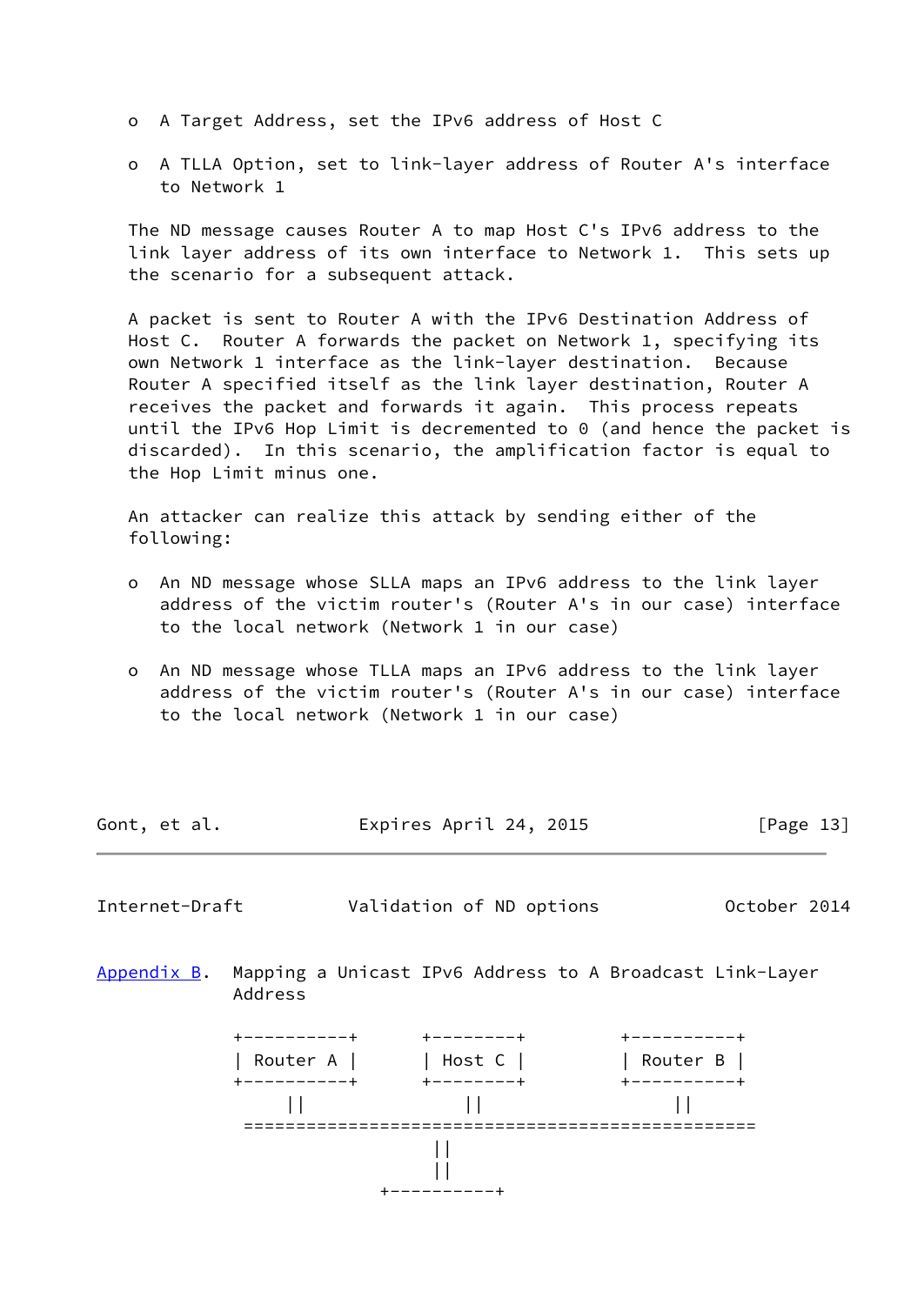| Attacker | +----------+

#### Figure 11: Broadcast Forwarding Loop

 In Figure 11, the Attacker sends one crafted ND message to Router A, and one crafted ND message to Router B. Each crafted ND message contains the Target Address set to Host C's IPv6 address, and a TLLA option set to the Ethernet broadcast address (ff:ff:ff:ff:ff:ff). These ND messages causes each router to map Host C's IPv6 address to the Ethernet broadcast address. This sets up the scenario for a subsequent attack.

 The Attacker sends a packet to the Ethernet broadcast address (ff:ff:ff:ff:ff:ff), with an IPv6 Destination Address equal to the IPv6 address of Host C. Upon receipt, both Router A and Router C decrement the Hop Limit of the packet, and resend it to the Ethernet broadcast address. As a result, both Router A and Router B receive two copies of the same packet (one sent by Router A, and another sent by Router B). This would result in a "chain reaction" that would only disappear once the Hop Limit of each of the packets is decremented to 0. The equation in Figure 12 describes the amplification factor for this scenario :

 HopLimit-1 ---  $\sqrt{ }$  x Packets = / Routers --  $x=0$ 

Figure 12: Maximum amplification factor

 This equation does not take into account ICMPv6 Redirect messages that each of the Routers could send, nor the possible ICMPv6 "time exceeded in transit" error messages that each of the routers could send to the Source Address of the packet when each of the "copies" of

| Gont, et al. | Expires April 24, 2015 | [Page 14] |
|--------------|------------------------|-----------|
|              |                        |           |

<span id="page-15-0"></span>Internet-Draft Validation of ND options October 2014

 the original packet is discarded as a result of their Hop Limit being decremented to 0.

An attacker can realize this attack by sending either of the